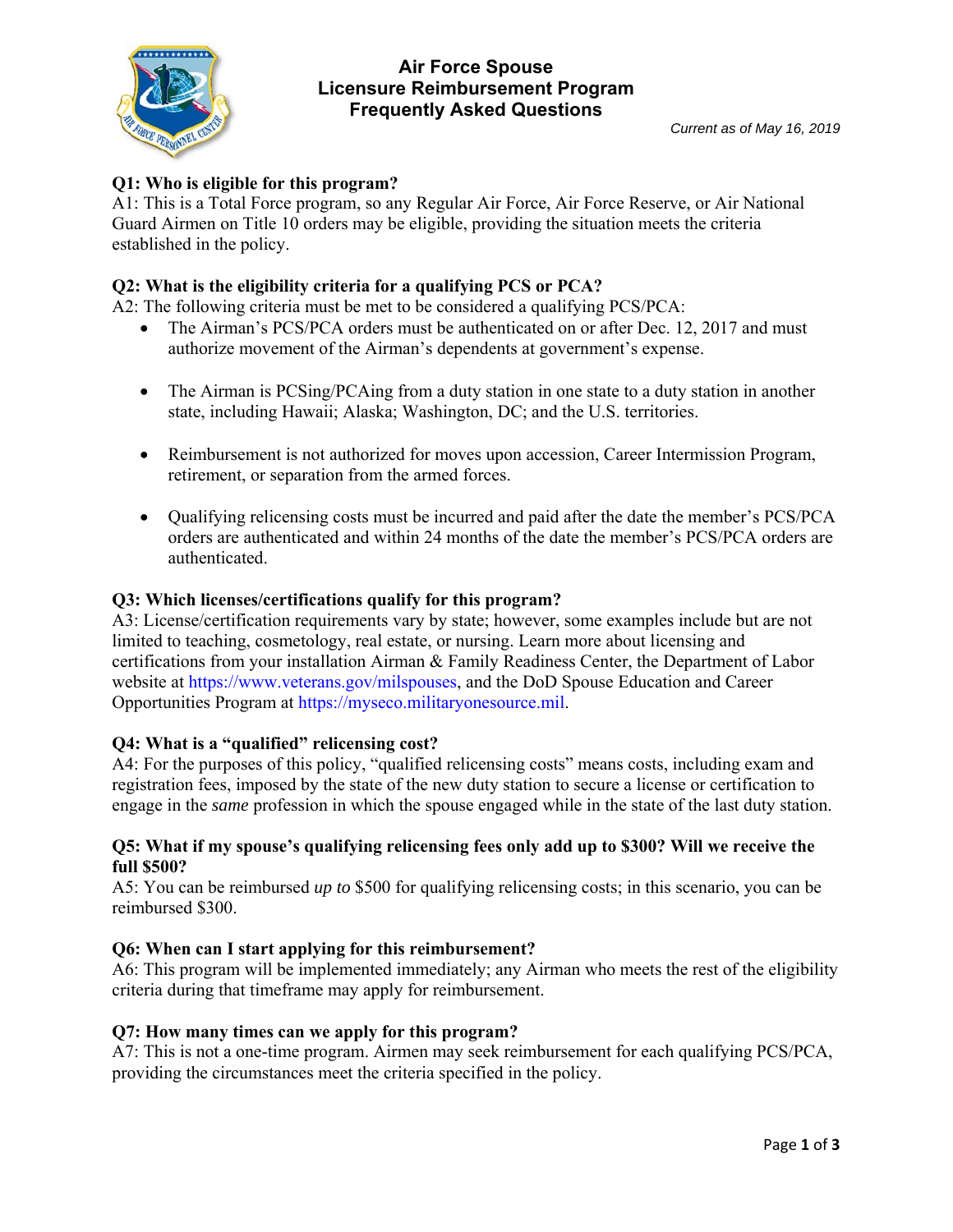

## **Air Force Spouse Licensure Reimbursement Program Frequently Asked Questions**

# **Q8: How do I apply for reimbursement?**

A8: Your servicing finance office will process your reimbursement application. You will be required to provide a copy of the applicable PCS/PCA orders, a copy of your spouse's original state occupational license, and the paid receipts for items required to obtain relicensing from the new state (exam fees, registration fees, etc.). Your servicing finance office will advise you of the forms you'll need to fill out as well.

#### **Q9: I'm retiring soon and will be PCSing from Minot AFB, North Dakota back to my hometown of Defiance, Ohio. My spouse wants to update her accountant certification – do I qualify for this program?**

A9: This program is not authorized for moves upon accession, the Career Intermission Program (CIP), separation or retirement. The language in the NDAA is very specific in that it requires an Airman to PCS from "a duty station in one state to a duty station in another state." Accession, CIP, separation, and retirement moves involve relocating to/from a Home of Record or Home of Selection.

#### **Q10: I'm PCSing from Aviano AB, Italy to Joint Base San Antonio-Randolph, TX. My spouse recently completed nursing school and wants to get their nursing license in Texas – do I qualify for this program?**

A10: This program does not reimburse costs for obtaining licenses for a new profession; it reimburses *relicensing* costs. However, there are other programs that may assist in your situation; learn more about licensing and certifications from your installation Airman & Family Readiness Center, the Department of Labor website at https://www.veterans.gov/milspouses, and the DoD Spouse Education and Career Opportunities Program at https://myseco.militaryonesource.mil. Free Career Coach counseling is also available by calling 800-342-9647.

#### **Q11: I'm PCSing from Ramstein AB, Germany to Cannon AFB, New Mexico. Before Ramstein, we were stationed at Barksdale AFB, Louisiana, where my spouse was a teacher. My spouse wants to update her Louisiana teaching certificate to New Mexico – do I qualify for this program?**

A11: This program is not intended for PCSes to or from overseas locations (with the exception of those previously listed). The language in the NDAA is very specific in that it requires an Airman to PCS from "a duty station in one State to a duty station in another State."

#### **Q12: I'm PCSing to Kunsan for a 1-year unaccompanied (dependent-restricted) assignment. While I'm gone, my spouse is going to move to our hometown in Tennessee – do I qualify for this program?**

A12: This program is not intended for PCSes in which movement of dependents at government expense is not authorized. However, if you receive an approved accompanied follow-on assignment, you may be eligible for this program at the follow-on location after your PCS orders are issued for that location.